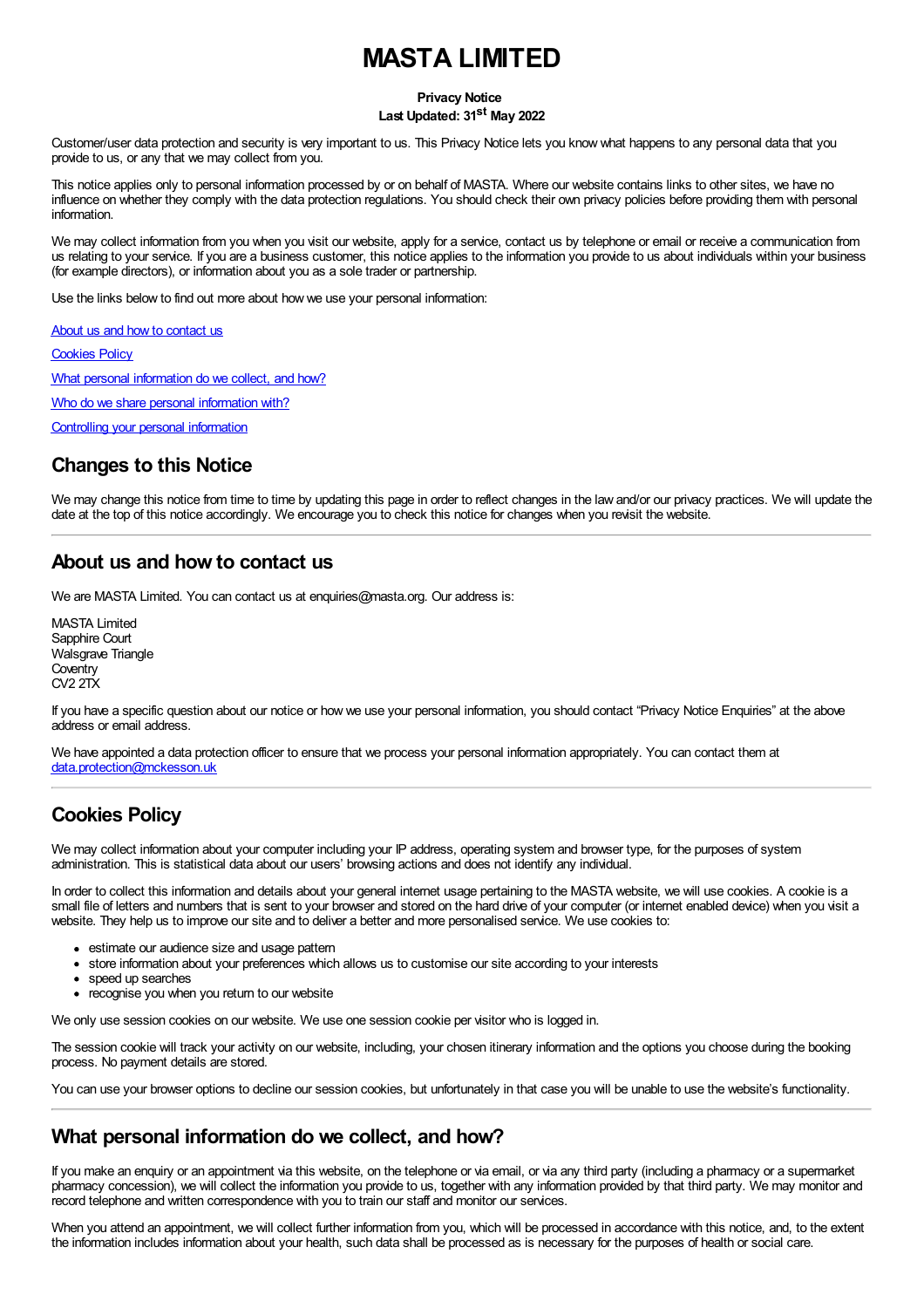#### We may use your information in the following ways:

| Personal information                                                                                                                                                        | Basis for processing                                                                                                                                                                                                                                                           | Purposes of processing                                                                                                                                                                                                                                                                                                                                                                                                                                                                                                                                                                                                                                                                                                                                                                                                                                                                 |
|-----------------------------------------------------------------------------------------------------------------------------------------------------------------------------|--------------------------------------------------------------------------------------------------------------------------------------------------------------------------------------------------------------------------------------------------------------------------------|----------------------------------------------------------------------------------------------------------------------------------------------------------------------------------------------------------------------------------------------------------------------------------------------------------------------------------------------------------------------------------------------------------------------------------------------------------------------------------------------------------------------------------------------------------------------------------------------------------------------------------------------------------------------------------------------------------------------------------------------------------------------------------------------------------------------------------------------------------------------------------------|
| name<br>contact details<br>financial details<br>medical history<br>previous vaccination details                                                                             | It is necessary for the performance of our<br>contract with you, or to take steps for entering<br>into our contract with you.                                                                                                                                                  | To help us identify you.<br>To provide you with the vaccinations or<br>treatments you have requested<br>To process your payment.<br>To contact you with appointment reminders,<br>and to suggest follow-up appointments<br>To contact you regarding our services<br>including market research and other surveys.                                                                                                                                                                                                                                                                                                                                                                                                                                                                                                                                                                       |
| name<br>contact details<br>service usage details, including details of any<br>vaccinations purchased and administered<br>details of contact with us<br>web usage statistics | It is necessary to achieve our legitimate<br>interests.<br>Our legitimate interests include managing our<br>business and business processes; managing<br>risk; increasing our service provision;<br>improving and changing our services and<br>processes and marketing to you. | To analyse your account history and improve<br>our services.<br>To help run (and contact you about improving<br>the way we run) any accounts, services or<br>products.<br>To manage our risks and improve our business<br>practices.<br>To help train our staff.<br>To market to you by post or telephone.<br>To market to you by email or other electronic<br>means<br>To create statistics, analyse customer<br>information, create profiles and create<br>marketing opportunities (including using<br>information about what you buy from us and<br>how you pay for it, for example, the<br>vaccinations you have had and any further<br>immunisations which may be required) and to<br>feed into our quality improvement programme<br>via audits<br>To provide anonymised sales statistics to our<br>suppliers and manufacturers of vaccinations to<br>help improve their services |
| name<br>contact details<br>financial details<br>service usage details, including details of any<br>vaccinations purchased or administered<br>details of contact with us     | It is necessary for us to comply with a legal<br>obligation or to protect the vital interests of<br>you or another individual                                                                                                                                                  | In certain clinics, to provide information to your<br>GP about vaccinations which you have been<br>given.<br>To make data available to our regulators and<br>other supervisory bodies, including the Care<br>Quality Commission, Healthcare Inspectorate<br>Wales, National Travel Heath Network and<br>Centre and the Regulation and Quality<br>Improvement Authority.<br>To manage any batch or product recalls.<br>To respect your rights under data protection or<br>other legislation.                                                                                                                                                                                                                                                                                                                                                                                            |
| name<br>contact details<br>service usage details, including details of any<br>vaccinations purchased or administered                                                        | You have given us your consent                                                                                                                                                                                                                                                 | To provide details of any blood tests or<br>outcome reports to your employer or other<br>organisation procuring our services on your<br>behalf as part of an occupational health<br>scheme.<br>To market to you by email or other electronic<br>means, including sending reminders of<br>potential follow-up appointments.                                                                                                                                                                                                                                                                                                                                                                                                                                                                                                                                                             |

The provision of your personal information is not a statutory requirement, however, all of the information marked (\*) on our application forms or notified to you as being required when you speak to a customer services representative is required in order to enter into a contract to receive our services. This is because we are unable to provide and safely manage the service without this information.

We protect your interests by making it easy for you to control the way in which we use your [information.](#control) For more information, see Controlling Your **Personal Information.** 

We may also obtain information about your computer, including where available your IP address, operating system and browser type in accordance with our cookies policy above.

Unless you ask us not to, we may send you reminders when your current vaccine protection runs out or when you are due for further tests, vaccinations or examinations. If you do not wish to receive such reminders, please email us at [enquiries@masta.org](mailto:enquiries@masta.org).

#### **Aggregated information**

We may convert your personal information into anonymous data and use it for research and analysis, and also provide it to our suppliers for research and analysis purposes. Anonymised aggregated personal information does not personally identify you.